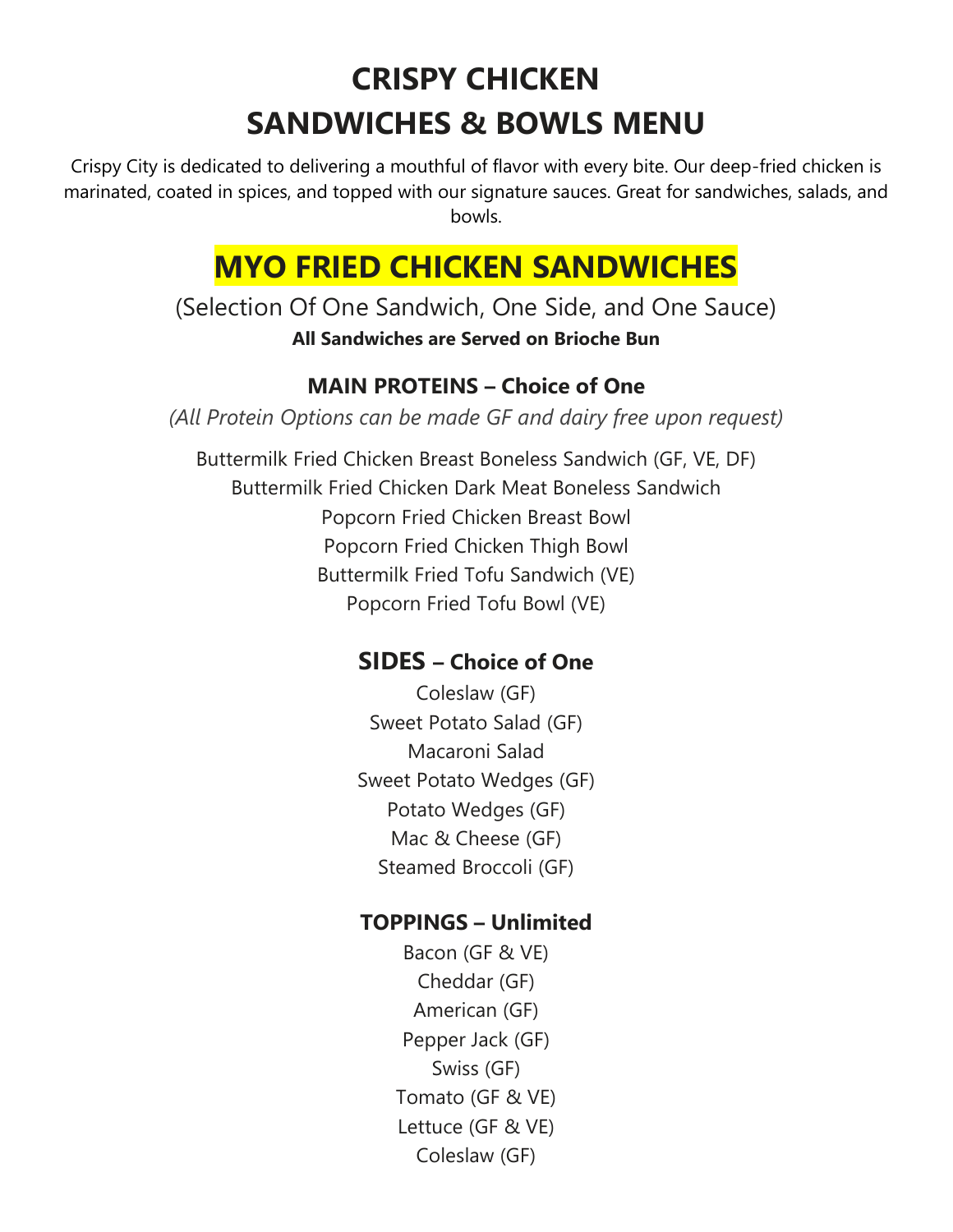Dill Pickle Chips (GF, VE, DF) Sweet Pickle Chips (GF, VE, DF) Pickled Jalapeños (GF, VE, DF) Pickled Onions (GF, VE, DF) Avocado (GF, VE, DF)

### **SAUCES – Choice of One**

Spicy Mayo Buffalo Hot Sauce (VE & DF) Hot Honey Honey Mustard Mayonnaise Honey BBQ Garlic Mayonnaise Sweet Chili Mayo Orange Sweet Chili (VE & DF) Buttermilk Ranch

## **SANDWICH COMBO MEALS**

(Selection Of One Sandwich and One Side)

## **THEMED SANDWICHES – Choice of One**

*(Gluten & Dairy Free proteins are available upon request)*

THE CLASSIC SANDWICH Fried Chicken, Cheddar, Mayo, Lettuce, Tomato, and Dill Pickle

THE AMERICAN SANDWICH Fried Chicken, American, Bacon, Buttermilk Ranch, Lettuce and Tomato

THE SPICY SANDWICH Fried Chicken, Pepper Jack, Buffalo Sauce, Dill Pickles, Lettuce and Tomato

THE SOUTHERN SANDWICH Fried Chicken, Cheddar, Coleslaw, Hot Honey, Lettuce and Dill Pickles

THE MEXICAN SANDWICH Fried Chicken, Pepper Jack, Spicy Mayo, Picked Jalapeño, Avocado, Lettuce and Tomato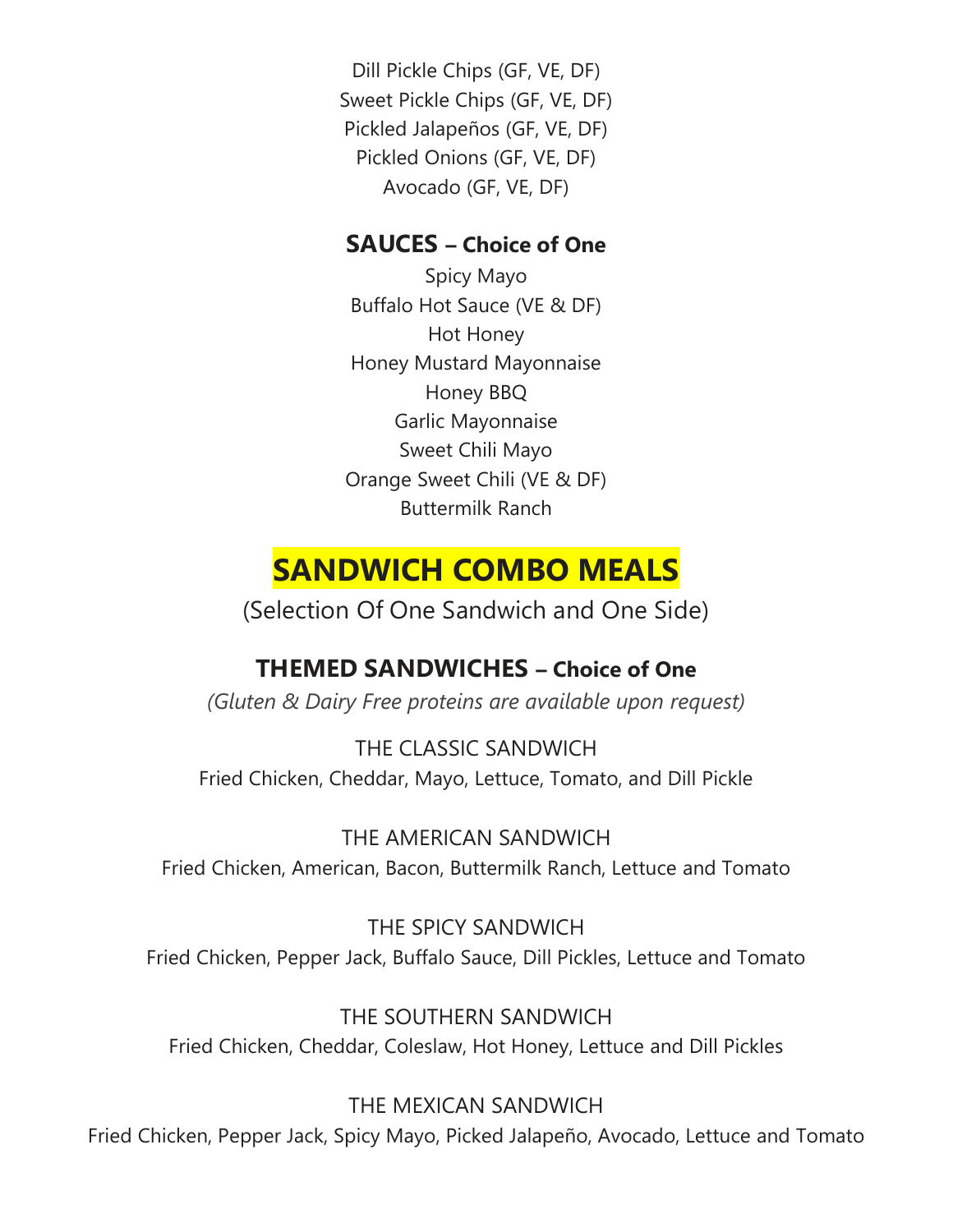#### THE NEW YORKER SANDWICH

Fried Chicken, American, Swiss, Bacon, Honey Mustard Mayonnaise, Sweet Pickle Chips, Lettuce and Tomato

#### **SIDES – Choice of One**

Coleslaw (GF) Sweet Potato Salad (GF) Macaroni Salad Sweet Potato Wedges (VG) Potato Wedges (VG) Mac & Cheese Steamed Broccoli (GF, VE, DF) Dill Pickle Chips (GF, VE, DF)

## **ENTRÉE SALAD MENU**

(Select One Chicken and One Salad)

#### **MAIN PROTEINS – Choice of One**

*(All Protein Options can be made GF and dairy free upon request)*

Buttermilk Fried Chicken Breast Boneless Sandwich (GF, VE, DF) Buttermilk Fried Chicken Dark Meat Boneless Sandwich Popcorn Fried Chicken Breast Bowl Popcorn Fried Chicken Thigh Bowl Buttermilk Fried Tofu Sandwich (VE) Popcorn Fried Tofu Bowl (VE)

### **ENTRÉE SALADS – Choice of One**

GARDEN COBB SALAD – (GF, VG)

Roasted Sweet Potato, Roasted Beets, Roasted Carrots, Avocado, Tomato, Blue Cheese, Toasted Almonds, Romaine and Spinach Mix. Served with Chipotle Ranch Dressing.

BUTTERMILK GREEN SALAD - (VG)

Romaine, Broccoli, Roasted Tomato Bruschetta, Parmesan, Corn, and Croutons. Served with Buttermilk Ranch.